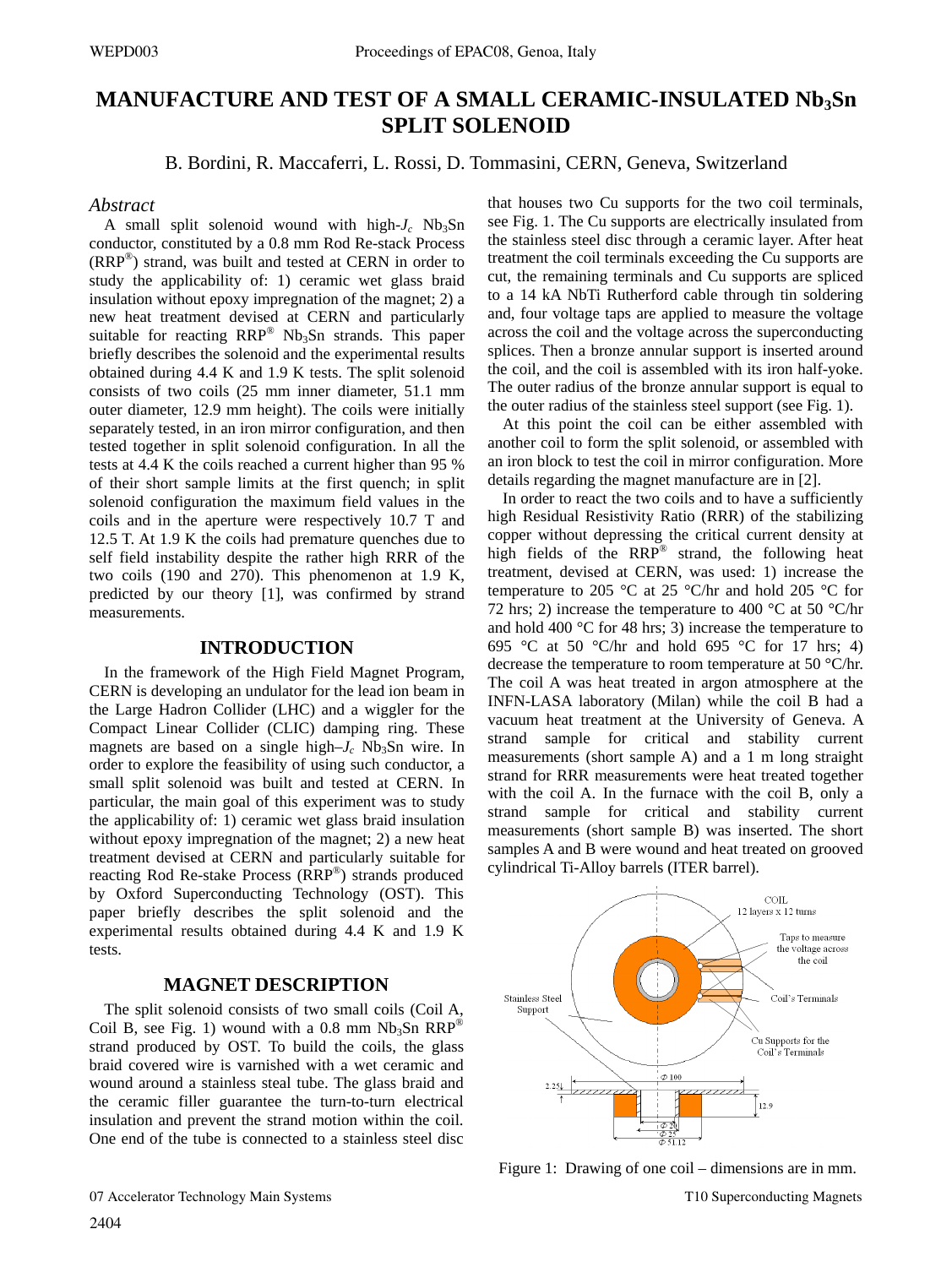

Figure 2: Short sample test results as function of the peak magnetic field: *(a)* sample A at 4.4 K; *(b)* sample A at 1.9 K; *(c)* sample B at 4.4 K; *(d)* sample B at 1.9 K; during V-H measurements the magnetic field ramp rate is equal to 5 mT/s.

#### **SHORT SAMPLE TESTS**

The critical and stability currents of short samples A and B were measured at CERN following the procedure described in [3]. The stability current  $(I_s)$  is the minimum current at which a strand can have a premature quench due to magneto-thermal instability [1]. The critical current densities of short sample A and B were respectively equal to 2850 A/mm<sup>2</sup> and 3030 A/mm<sup>2</sup> at 12 T (applied magnetic field) and 4.4 K.

Fig. 2 a) and 2 b) show the test results of short sample A plotted as a function of the peak field in the strand (taking in to account the self field produced by the wire). The dots labelled as  $I_c$  and  $I_q$  respectively represent the critical and the quench currents measured during V-I tests [1, 3] and, the dots labelled as  $B<sub>a</sub>$  the quench magnetic fields measured during V-H tests [1, 3] (in the plots the arrows indicate the field range covered during V-H tests [1]). V-H measurements were not performed at 1.9 K because their results are expected not to be significantly different with respect to those obtained during V-I measurements [1, 3]. In the plot the calculated load lines of the coils in mirror configuration and in split solenoid configuration are also showed. For the coil in mirror configuration, two load lines are presented: one describes the relationship between the current flowing in the conductor and the Peak Field (P. F.) in the coil and, the other, the relationship between the current and the Minimum Field (Min. F.) in the coil. For the coils in split solenoid configuration only the peak field load line is presented because the minimum field in the coil is vanishing. The expected critical current for Coil A in mirror configuration is 1181 A at 4.4 K and 1305 A at 1.9 K, while in split solenoid configuration it is 1028 A at 4.4 K and 1130 A at 1.9 K. Stability measurement show that coil A, both in mirror and split solenoid configuration, should be limited at a current approximately equal to 1000 A due to magneto-thermal instabilities. These instabilities should occur, at 4.4 K, in the very low field region  $(1 T - 3 T)$  of the magnet and, at 1.9 K, in a relatively high field region  $(8.5 T - 9.5 T)$  [2].

In order to estimate the RRR of sample A, the RRR of two 11 cm long straight samples were measured; their RRR values were respectively 126 and 158.

Fig. 2 c) and 2 d) show the experimental results of sample B plotted as a function of the peak field. The expected critical current for Coil B in mirror configuration is 1201 A at 4.4 K and 1323 A at 1.9 K; in split solenoid configuration it is 1046 A at 4.4 K and 1145 A at 1.9 K. Stability measurements show that, at 4.4 K, coil B should not be limited by magneto-thermal instabilities, while, at 1.9 K, the self field instability should limit the current of coil B at a value equal to 1050 A when the coil is in mirror configuration and, to 950 A when it is in split solenoid configuration [2].